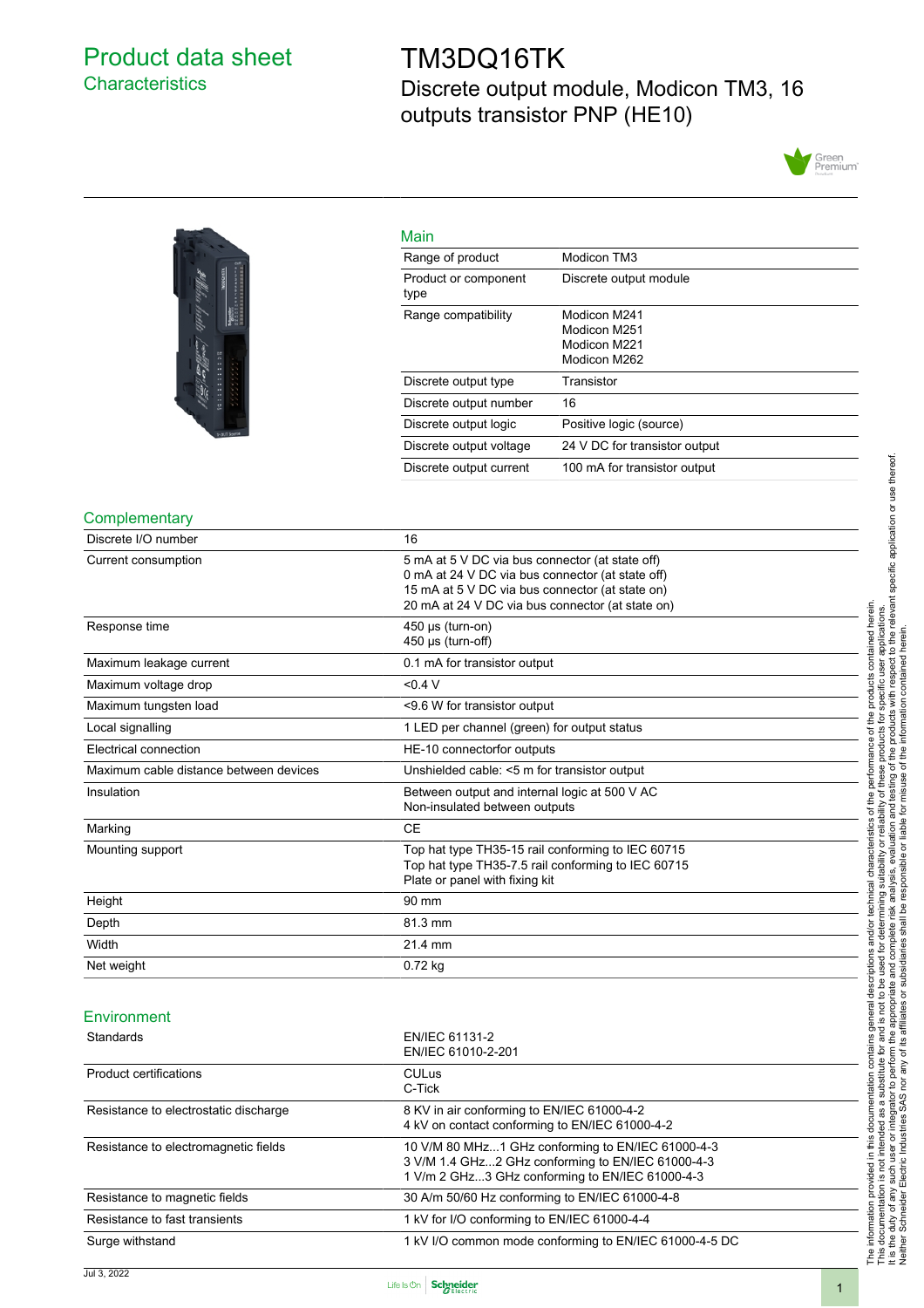| Resistance to conducted disturbances  | 10 V 0.1580 MHz conforming to EN/IEC 61000-4-6<br>3 V spot frequency (2, 3, 4, 6.2, 8.2, 12.6, 16.5, 18.8, 22, 25 MHz) conforming to<br>Marine specification (LR, ABS, DNV, GL)<br>Radiated emissions - test level: 40 dBµV/m QP class A (10 m) at 30230 MHz<br>conforming to EN/IEC 55011<br>Radiated emissions - test level: 47 dBµV/m QP class A (10 m) at 2301000 MHz<br>conforming to EN/IEC 55011 |  |  |  |  |
|---------------------------------------|---------------------------------------------------------------------------------------------------------------------------------------------------------------------------------------------------------------------------------------------------------------------------------------------------------------------------------------------------------------------------------------------------------|--|--|--|--|
| Electromagnetic emission              |                                                                                                                                                                                                                                                                                                                                                                                                         |  |  |  |  |
| Ambient air temperature for operation | -1035 °C vertical installation<br>-1055 °C horizontal installation                                                                                                                                                                                                                                                                                                                                      |  |  |  |  |
| Ambient air temperature for storage   | $-2570 °C$                                                                                                                                                                                                                                                                                                                                                                                              |  |  |  |  |
| Relative humidity                     | 1095 %, without condensation (in operation)<br>1095 %, without condensation (in storage)                                                                                                                                                                                                                                                                                                                |  |  |  |  |
| IP degree of protection               | IP20 with protective cover in place                                                                                                                                                                                                                                                                                                                                                                     |  |  |  |  |
| Pollution degree                      | 2                                                                                                                                                                                                                                                                                                                                                                                                       |  |  |  |  |
| Operating altitude                    | $02000$ m                                                                                                                                                                                                                                                                                                                                                                                               |  |  |  |  |
| Storage altitude                      | $03000$ m                                                                                                                                                                                                                                                                                                                                                                                               |  |  |  |  |
| Vibration resistance                  | 3.5 mm at 58.4 Hz on DIN rail<br>3 gn at 8.4150 Hz on DIN rail<br>3.5 mm at 58.4 Hz on panel<br>3 gn at 8.4150 Hz on panel                                                                                                                                                                                                                                                                              |  |  |  |  |
| Shock resistance                      | 15 gn for 11 ms                                                                                                                                                                                                                                                                                                                                                                                         |  |  |  |  |

#### Packing Units

| Unit Type of Package 1       | <b>PCE</b>        |  |
|------------------------------|-------------------|--|
| Number of Units in Package 1 | 1                 |  |
| Package 1 Weight             | 175.0 g           |  |
| Package 1 Height             | $7.5 \text{ cm}$  |  |
| Package 1 width              | $12.5 \text{ cm}$ |  |
| Package 1 Length             | $10.5 \text{ cm}$ |  |
| Unit Type of Package 2       | S04               |  |
| Number of Units in Package 2 | 42                |  |
| Package 2 Weight             | 8.628 kg          |  |
| Package 2 Height             | 30 cm             |  |
| Package 2 width              | 40 cm             |  |
| Package 2 Length             | 60 cm             |  |
|                              |                   |  |

#### Offer Sustainability

| Sustainable offer status        | Green Premium product                                                                                                                                                                                                                                    |  |  |  |
|---------------------------------|----------------------------------------------------------------------------------------------------------------------------------------------------------------------------------------------------------------------------------------------------------|--|--|--|
| <b>REACh Regulation</b>         | <b>E</b> <sup>P</sup> REACh Declaration                                                                                                                                                                                                                  |  |  |  |
| <b>EU RoHS Directive</b>        | Pro-active compliance (Product out of EU RoHS legal scope) EPEU RoHS<br><b>Declaration</b>                                                                                                                                                               |  |  |  |
| Toxic heavy metal free          | Yes                                                                                                                                                                                                                                                      |  |  |  |
| Mercury free                    | Yes                                                                                                                                                                                                                                                      |  |  |  |
| RoHS exemption information      | <b>E</b> Yes                                                                                                                                                                                                                                             |  |  |  |
| China RoHS Regulation           | China RoHS Declaration                                                                                                                                                                                                                                   |  |  |  |
| <b>Environmental Disclosure</b> | Product Environmental Profile                                                                                                                                                                                                                            |  |  |  |
| Circularity Profile             | End Of Life Information                                                                                                                                                                                                                                  |  |  |  |
| <b>WEEE</b>                     | The product must be disposed on European Union markets following specific<br>waste collection and never end up in rubbish bins                                                                                                                           |  |  |  |
| <b>PVC</b> free                 | Yes                                                                                                                                                                                                                                                      |  |  |  |
| California proposition 65       | WARNING: This product can expose you to chemicals including: Lead and<br>lead compounds, which is known to the State of California to cause cancer<br>and birth defects or other reproductive harm. For more information go to<br>www.P65Warnings.ca.gov |  |  |  |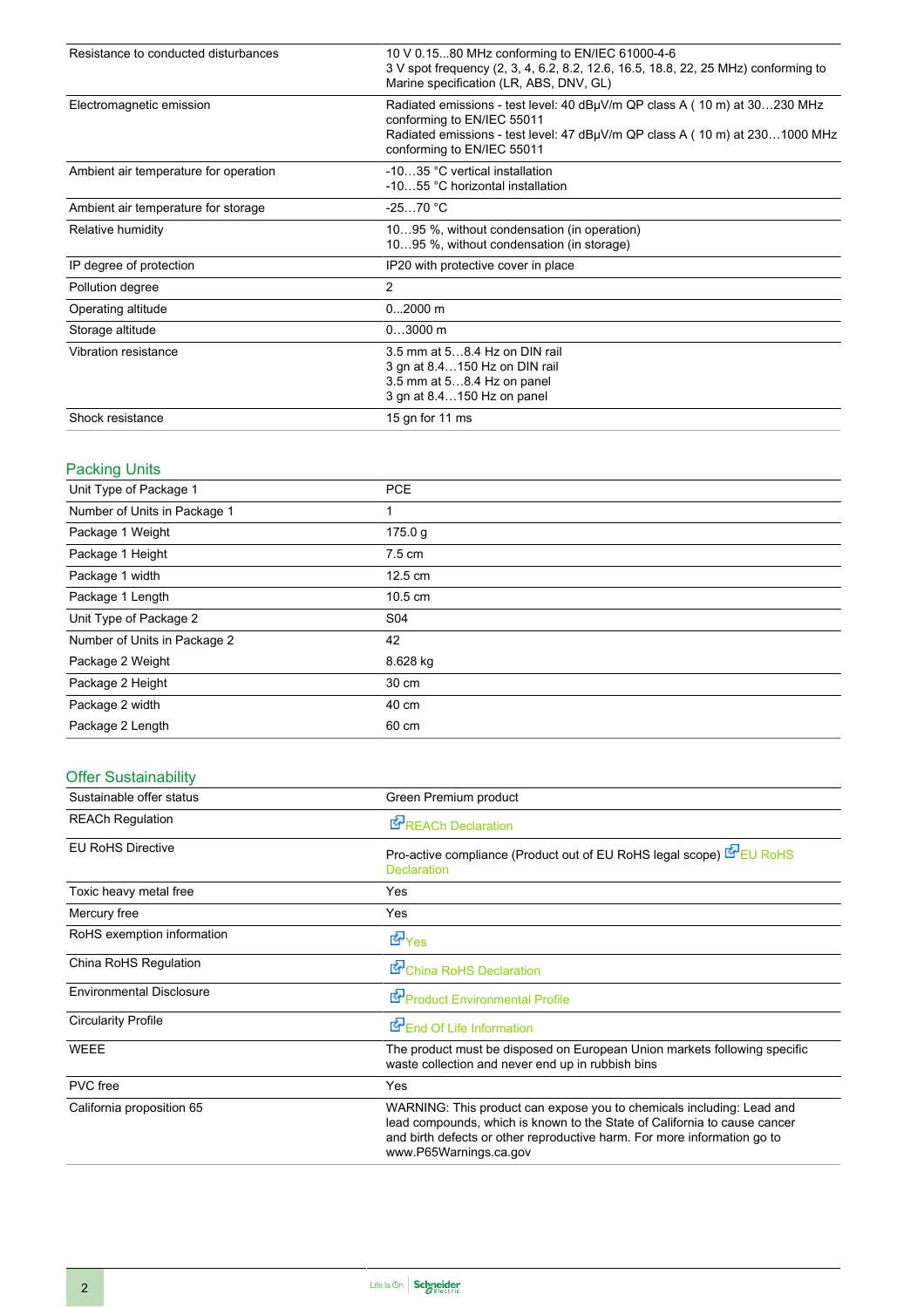### Product data sheet Dimensions Drawings

## TM3DQ16TK

Dimensions



(\*) 8.5 mm/0.33 in. when the clamp is pulled out.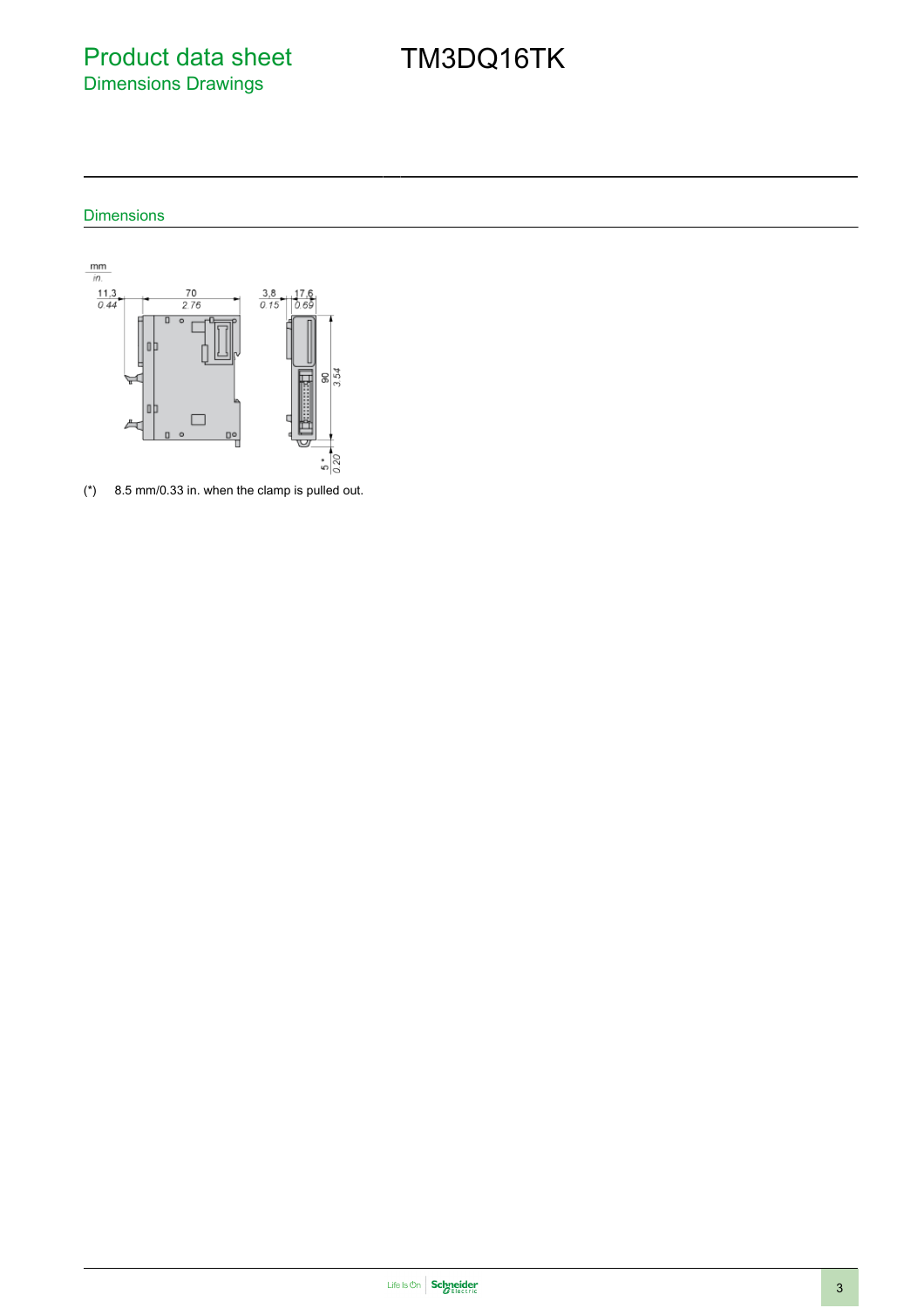# TM3DQ16TK

#### Spacing Requirements

 $\frac{mm}{in.}$ 긲  $\overline{111}$  $\overline{\phantom{a}}$ g  $\frac{80}{3.15}$ 80  $3.15$ 20  $\mathcal{R}$  $\frac{1}{2}$ 

#### Mounting on a Rail



#### Incorrect Mounting



#### Mounting on a Panel Surface



(1) Install a mounting strip

#### Mounting Hole Layout